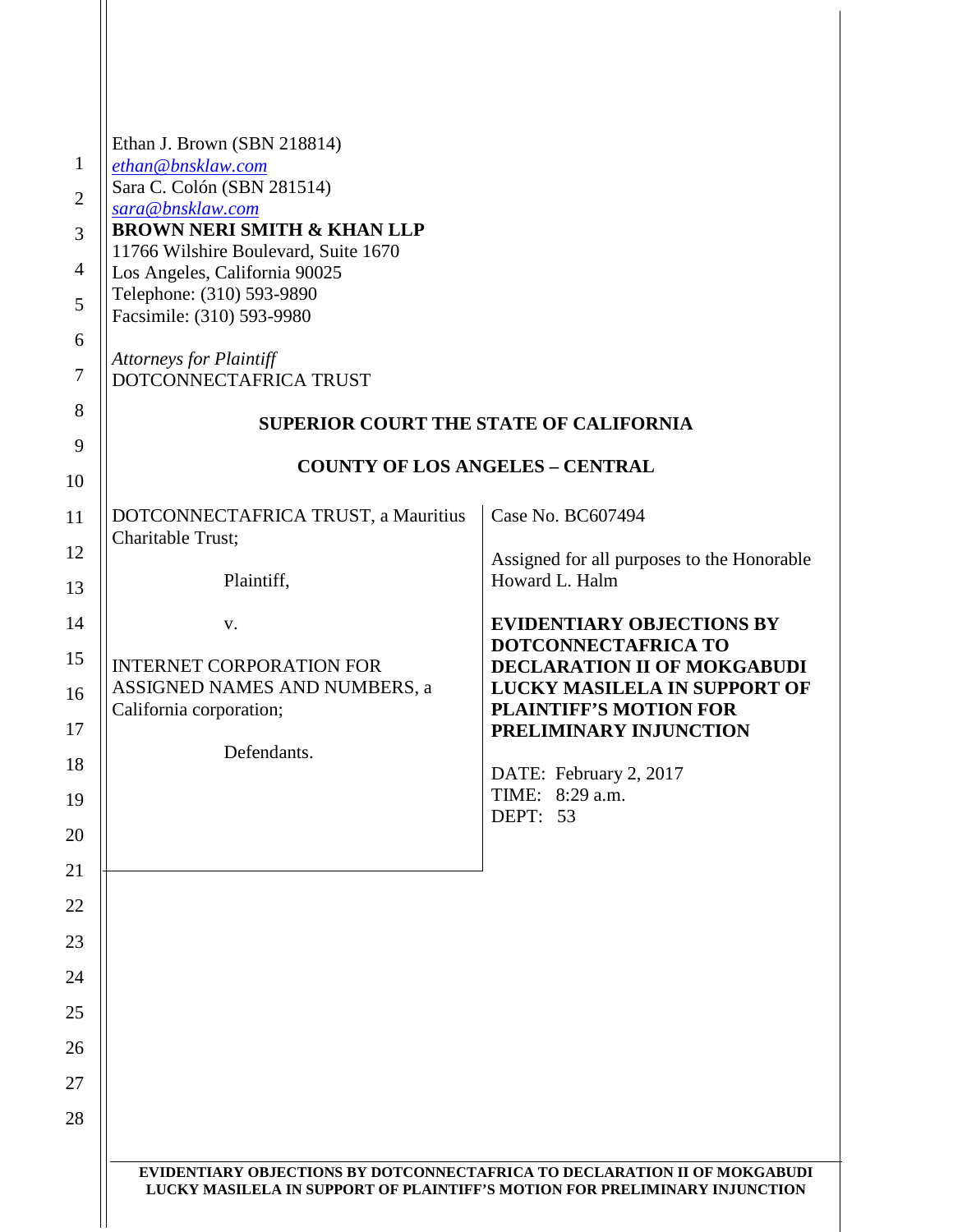| <b>Evidentiary Objections to Declaration II of Lucky Masilela</b> |  |  |
|-------------------------------------------------------------------|--|--|
|                                                                   |  |  |

| <b>DCA Objection</b><br>1. Lacks foundation<br>(Evid. Code § 403)<br>2. Lacks personal<br>knowledge (Evid.<br>Code §702)<br>3. Speculative (Evid.<br>Code § 1200, et seq.)<br>Conclusory (Evinger v.<br>MacDougall (1938) 28<br>Cal.App.2d 175.)<br>4. Irrelevant (Evid.<br>Code § 350) | <b>Sustained</b>                                                                                                                                                                                          | <b>Overruled</b>                                                                                                                                        |
|-----------------------------------------------------------------------------------------------------------------------------------------------------------------------------------------------------------------------------------------------------------------------------------------|-----------------------------------------------------------------------------------------------------------------------------------------------------------------------------------------------------------|---------------------------------------------------------------------------------------------------------------------------------------------------------|
|                                                                                                                                                                                                                                                                                         |                                                                                                                                                                                                           |                                                                                                                                                         |
|                                                                                                                                                                                                                                                                                         |                                                                                                                                                                                                           |                                                                                                                                                         |
|                                                                                                                                                                                                                                                                                         |                                                                                                                                                                                                           |                                                                                                                                                         |
|                                                                                                                                                                                                                                                                                         |                                                                                                                                                                                                           |                                                                                                                                                         |
|                                                                                                                                                                                                                                                                                         |                                                                                                                                                                                                           |                                                                                                                                                         |
|                                                                                                                                                                                                                                                                                         |                                                                                                                                                                                                           |                                                                                                                                                         |
|                                                                                                                                                                                                                                                                                         |                                                                                                                                                                                                           |                                                                                                                                                         |
|                                                                                                                                                                                                                                                                                         |                                                                                                                                                                                                           |                                                                                                                                                         |
|                                                                                                                                                                                                                                                                                         |                                                                                                                                                                                                           |                                                                                                                                                         |
|                                                                                                                                                                                                                                                                                         |                                                                                                                                                                                                           |                                                                                                                                                         |
|                                                                                                                                                                                                                                                                                         |                                                                                                                                                                                                           |                                                                                                                                                         |
|                                                                                                                                                                                                                                                                                         |                                                                                                                                                                                                           |                                                                                                                                                         |
|                                                                                                                                                                                                                                                                                         |                                                                                                                                                                                                           |                                                                                                                                                         |
|                                                                                                                                                                                                                                                                                         |                                                                                                                                                                                                           |                                                                                                                                                         |
|                                                                                                                                                                                                                                                                                         |                                                                                                                                                                                                           |                                                                                                                                                         |
|                                                                                                                                                                                                                                                                                         |                                                                                                                                                                                                           |                                                                                                                                                         |
|                                                                                                                                                                                                                                                                                         |                                                                                                                                                                                                           |                                                                                                                                                         |
|                                                                                                                                                                                                                                                                                         |                                                                                                                                                                                                           |                                                                                                                                                         |
|                                                                                                                                                                                                                                                                                         |                                                                                                                                                                                                           |                                                                                                                                                         |
|                                                                                                                                                                                                                                                                                         |                                                                                                                                                                                                           |                                                                                                                                                         |
| <b>DCA Objection</b>                                                                                                                                                                                                                                                                    | <b>Sustained</b>                                                                                                                                                                                          | <b>Overruled</b>                                                                                                                                        |
| 1. Lacks foundation                                                                                                                                                                                                                                                                     |                                                                                                                                                                                                           |                                                                                                                                                         |
|                                                                                                                                                                                                                                                                                         |                                                                                                                                                                                                           |                                                                                                                                                         |
|                                                                                                                                                                                                                                                                                         |                                                                                                                                                                                                           |                                                                                                                                                         |
|                                                                                                                                                                                                                                                                                         |                                                                                                                                                                                                           |                                                                                                                                                         |
|                                                                                                                                                                                                                                                                                         |                                                                                                                                                                                                           |                                                                                                                                                         |
|                                                                                                                                                                                                                                                                                         |                                                                                                                                                                                                           |                                                                                                                                                         |
|                                                                                                                                                                                                                                                                                         |                                                                                                                                                                                                           |                                                                                                                                                         |
|                                                                                                                                                                                                                                                                                         |                                                                                                                                                                                                           |                                                                                                                                                         |
|                                                                                                                                                                                                                                                                                         |                                                                                                                                                                                                           |                                                                                                                                                         |
|                                                                                                                                                                                                                                                                                         |                                                                                                                                                                                                           |                                                                                                                                                         |
|                                                                                                                                                                                                                                                                                         |                                                                                                                                                                                                           |                                                                                                                                                         |
|                                                                                                                                                                                                                                                                                         |                                                                                                                                                                                                           |                                                                                                                                                         |
|                                                                                                                                                                                                                                                                                         |                                                                                                                                                                                                           |                                                                                                                                                         |
|                                                                                                                                                                                                                                                                                         |                                                                                                                                                                                                           |                                                                                                                                                         |
|                                                                                                                                                                                                                                                                                         |                                                                                                                                                                                                           |                                                                                                                                                         |
|                                                                                                                                                                                                                                                                                         |                                                                                                                                                                                                           |                                                                                                                                                         |
|                                                                                                                                                                                                                                                                                         |                                                                                                                                                                                                           |                                                                                                                                                         |
|                                                                                                                                                                                                                                                                                         |                                                                                                                                                                                                           |                                                                                                                                                         |
|                                                                                                                                                                                                                                                                                         |                                                                                                                                                                                                           |                                                                                                                                                         |
|                                                                                                                                                                                                                                                                                         |                                                                                                                                                                                                           |                                                                                                                                                         |
|                                                                                                                                                                                                                                                                                         |                                                                                                                                                                                                           |                                                                                                                                                         |
|                                                                                                                                                                                                                                                                                         |                                                                                                                                                                                                           |                                                                                                                                                         |
|                                                                                                                                                                                                                                                                                         | (Evid. Code § 403)<br>2. Lacks personal<br>knowledge (Evid.<br>Code §702)<br>3. Speculative (Evid.<br>Code § 1200, et seq.)<br>Conclusory ( <i>Evinger v.</i><br>MacDougall (1938) 28<br>Cal.App.2d 175.) | EVIDENTIARY OBJECTIONS BY DOTCONNECTAFRICA TO DECLARATION II OF MOKGABUDI<br>LUCKY MASILELA IN SUPPORT OF PLAINTIFF'S MOTION FOR PRELIMINARY INJUNCTION |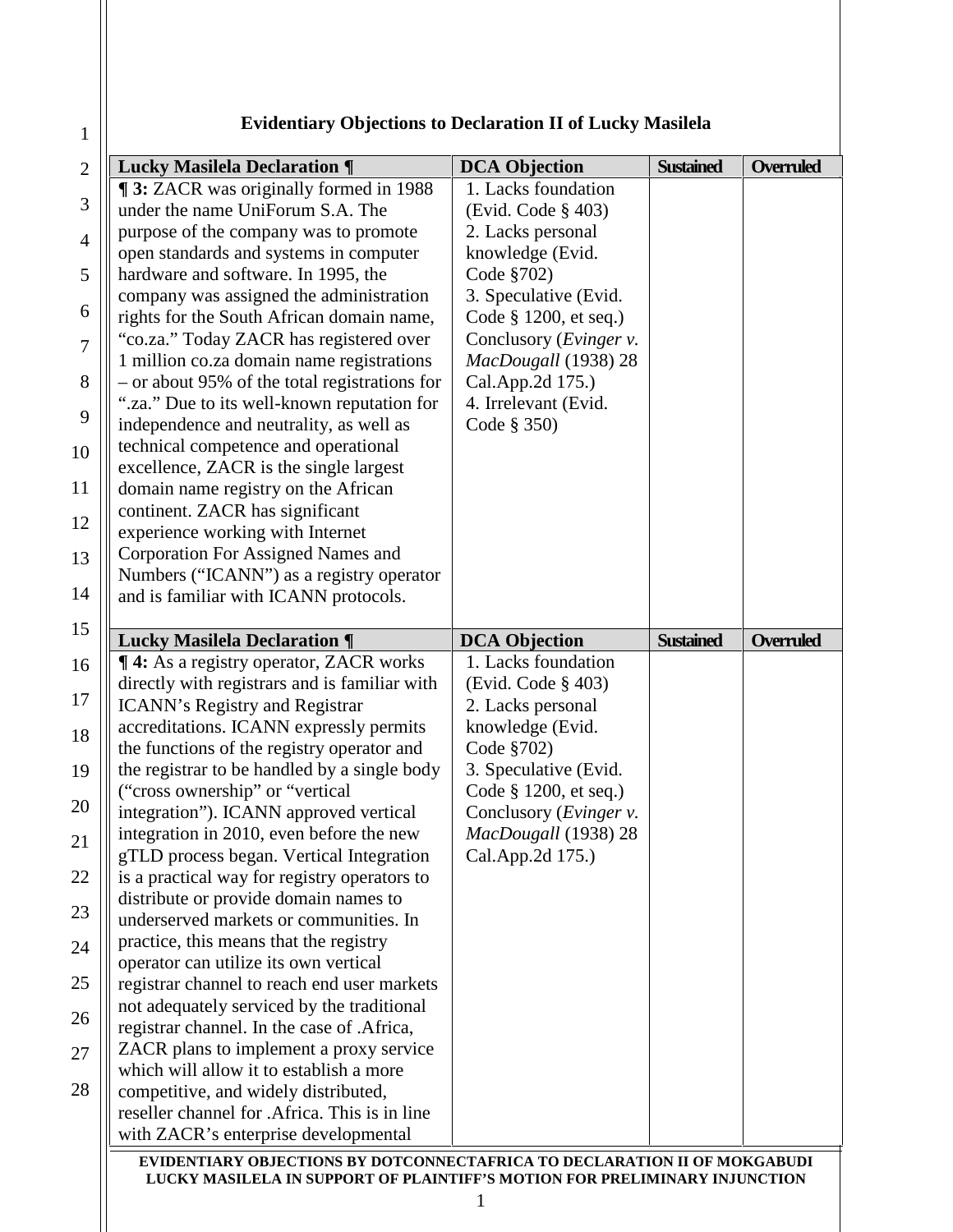| obligations. This has become a common                                                  |                                         |                  |                  |
|----------------------------------------------------------------------------------------|-----------------------------------------|------------------|------------------|
| practice amongst the leading registry                                                  |                                         |                  |                  |
| providers worldwide.                                                                   |                                         | <b>Sustained</b> | <b>Overruled</b> |
| <b>Lucky Masilela Declaration ¶</b><br><b>15:</b> A Registry Operator is contractually | <b>DCA Objection</b><br>1. The Registry |                  |                  |
| compelled by the ICANN Registry                                                        | Agreement is the best                   |                  |                  |
| Agreement to deal with all Registrars in a                                             | evidence of the                         |                  |                  |
| fair and equitable manner. ZACR,                                                       | document. (Evid. Code                   |                  |                  |
| therefore, cannot provide preferential                                                 | \$1520)                                 |                  |                  |
| treatment or access to its own vertical                                                | 2. Lacks foundation                     |                  |                  |
| registrar. ICANN has compliance                                                        | (Evid. Code § 403)                      |                  |                  |
| mechanisms in place to monitor vertical                                                | 3. Lacks personal                       |                  |                  |
| integration. Pricing and treatment of                                                  | knowledge (Evid.                        |                  |                  |
| registrars is also regulated by clauses 2.9                                            | Code §702)                              |                  |                  |
| and 2.10 of the ICANN Registry                                                         | 4. Speculative (Evid.                   |                  |                  |
| Agreement.                                                                             | Code § 1200, et seq.)                   |                  |                  |
|                                                                                        | 5. Conclusory                           |                  |                  |
|                                                                                        | (Evinger v.                             |                  |                  |
|                                                                                        | MacDougall (1938) 28                    |                  |                  |
|                                                                                        | Cal.App.2d 175.)                        |                  |                  |
|                                                                                        |                                         |                  |                  |
| <b>Lucky Masilela Declaration ¶</b>                                                    | <b>DCA Objection</b>                    | <b>Sustained</b> | <b>Overruled</b> |
| <b>16:</b> Through my experience as CEO of a                                           | 1. Lacks foundation                     |                  |                  |
| registry operator, I know that the "sunrise"                                           | (Evid. Code § 403)                      |                  |                  |
| process is not intended to auction                                                     | 2. Lacks personal                       |                  |                  |
| "premium" names to the highest bidder,                                                 | knowledge (Evid.                        |                  |                  |
| but is rather a compulsory rights protection                                           | Code §702)                              |                  |                  |
| mechanism prescribed by ICANN to assist                                                | 3. Speculative (Evid.                   |                  |                  |
| trademark owners in obtaining their                                                    | Code § 1200, et seq.)                   |                  |                  |
| corresponding domain names. It involves a                                              |                                         |                  |                  |
| third party (the Trademark Clearinghouse)                                              |                                         |                  |                  |
| who pre-validates trademark rights so these                                            |                                         |                  |                  |
| applicants can be given preference during                                              |                                         |                  |                  |
| the initial stages of the domain name<br>launch.                                       |                                         |                  |                  |
| <b>Lucky Masilela Declaration ¶</b>                                                    | <b>DCA Objection</b>                    | <b>Sustained</b> | Overruled        |
| <b>T</b> 7: Contrary to DCA's baseless                                                 | 1. Misstates the record.                |                  |                  |
| insinuation, no ZACR employee or officer                                               | Ms. Bekele's                            |                  |                  |
| was involved with the AUC committee that                                               | declaration states that                 |                  |                  |
| selected ZACR as the successful applicant                                              | "The members of the                     |                  |                  |
| in the AUC's Request for Proposal                                                      | AUC committee                           |                  |                  |
| ("RFP").                                                                               | formed to choose who                    |                  |                  |
|                                                                                        | to endorse for the                      |                  |                  |
|                                                                                        | .Africa gTLD were                       |                  |                  |
|                                                                                        | individuals who were                    |                  |                  |
|                                                                                        |                                         |                  |                  |
|                                                                                        | also members of other                   |                  |                  |
|                                                                                        | organizations affiliated                |                  |                  |